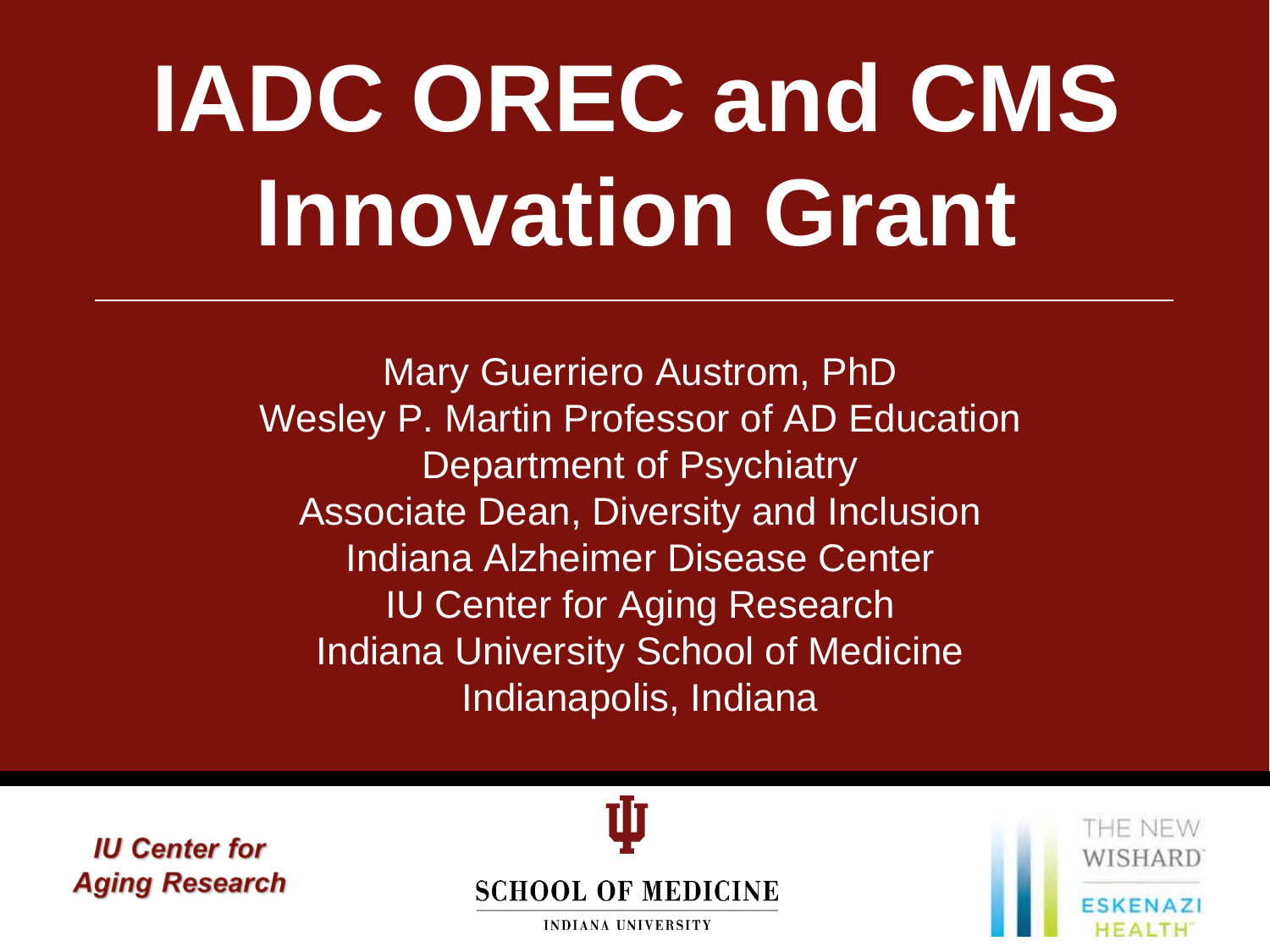### **Disclosures and Acknowledgments**

The project described was supported by Grant Number 1C1CMS331000-01-00 from the Department of Health and Human Services, Centers for Medicare & Medicaid Services.

The contents of this publication are solely the responsibility of the authors and do not necessarily represent the official views of the U.S. Department of Health and Human Services or any of its agencies.

MG Austrom is also supported in part by the Indiana ADC funded by NIA P30AG10133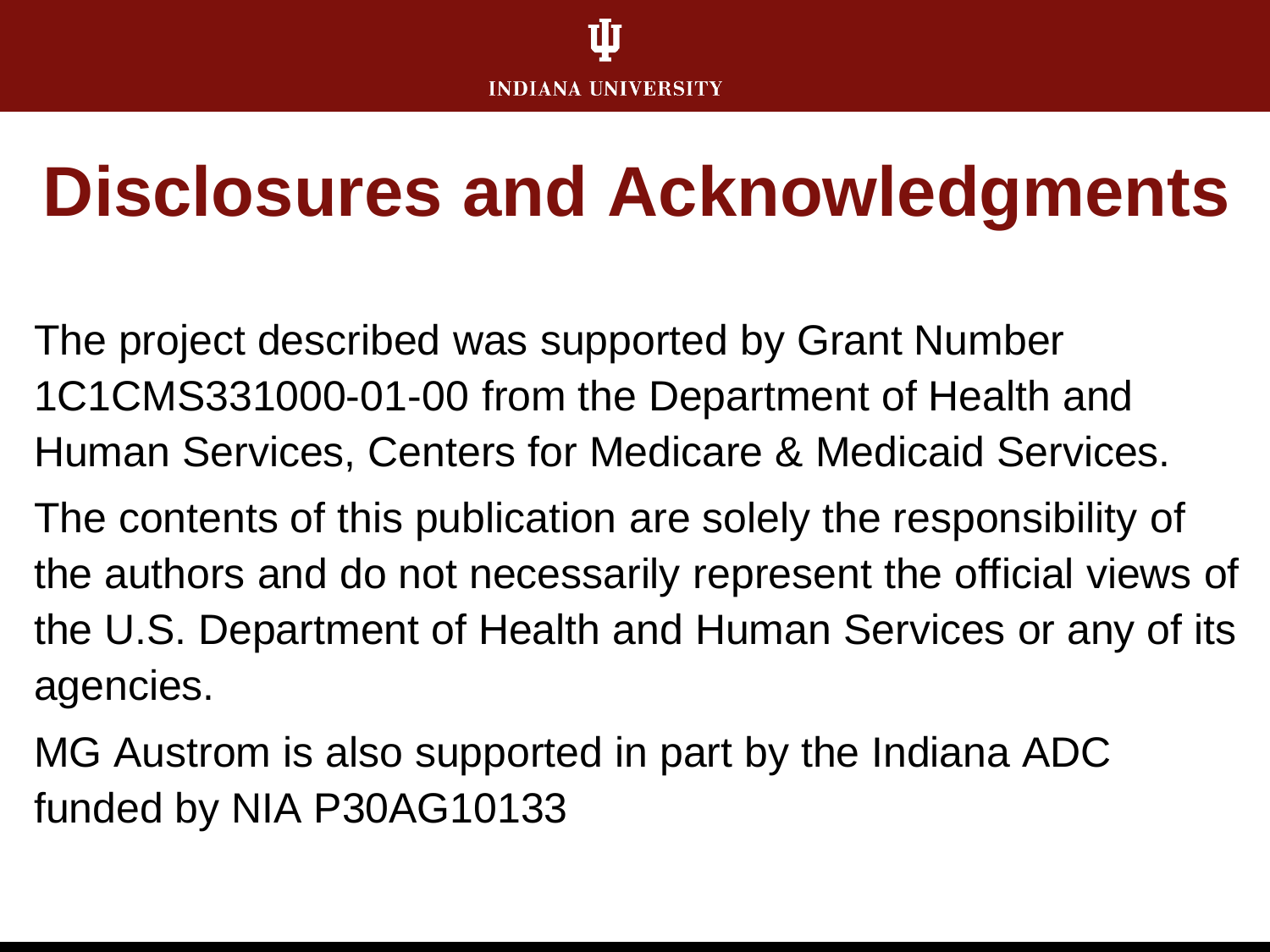

#### **Overview**

- Aging Brain Care Medical Home
- CMS Innovation Award—Dissemination of ABC
- Work Force Development
	- $\triangleright$  Recruitment and Selection
	- $\triangleright$  Training
	- $\triangleright$  Retention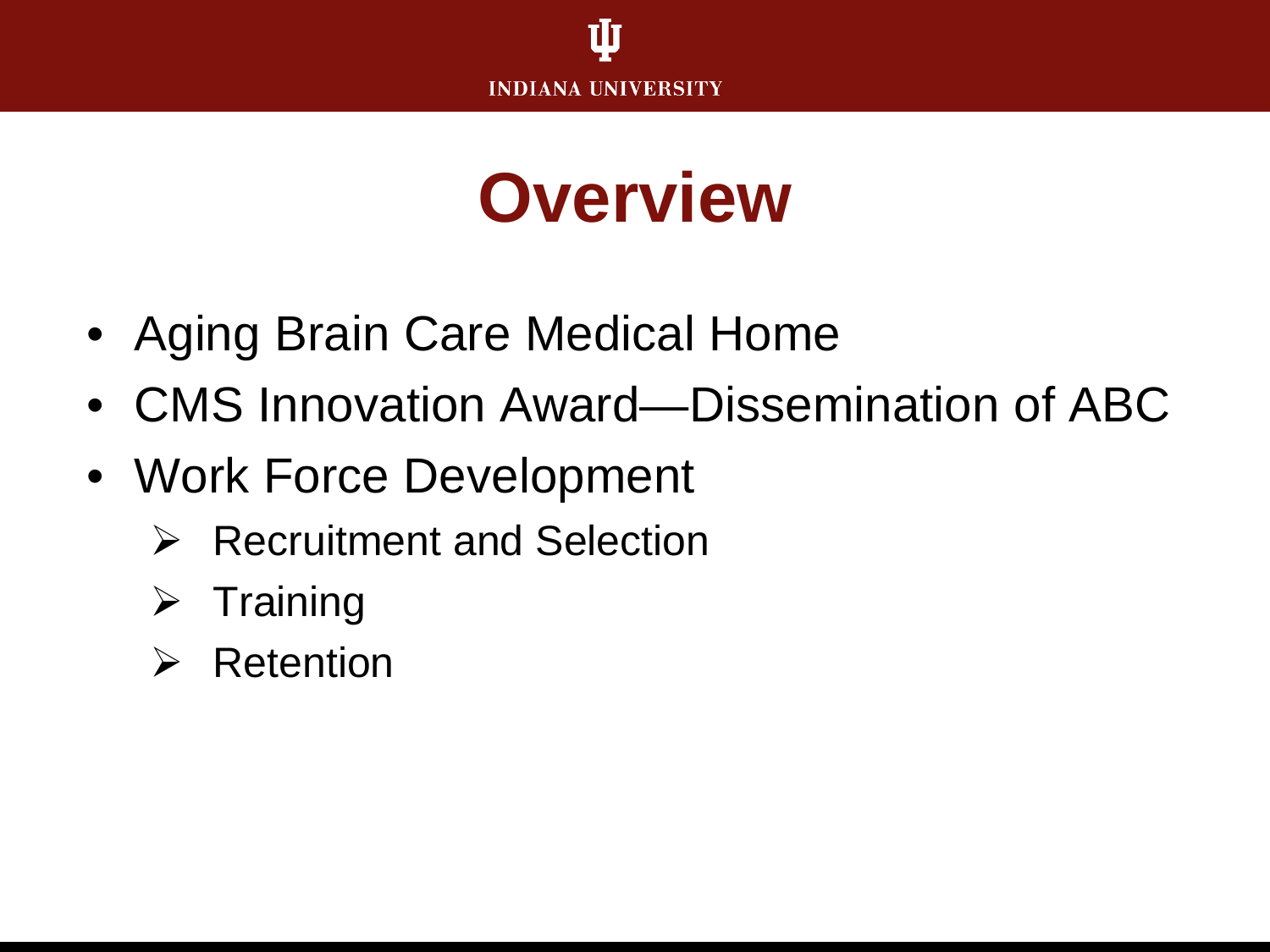

### **ABC Medical Home**

- Despite positive results from our clinic-based collaborative care programs, significant numbers of dementia patients do not come into geriatric clinics
	- $\triangleright$  Transportation issues
	- $\triangleright$  Complex social situations
	- $\triangleright$  Fear of losing independence
	- $\triangleright$  Mistrust of providers
- Developed ABC Medical Home designed to deliver care to patients and caregivers in their homes and/or community settings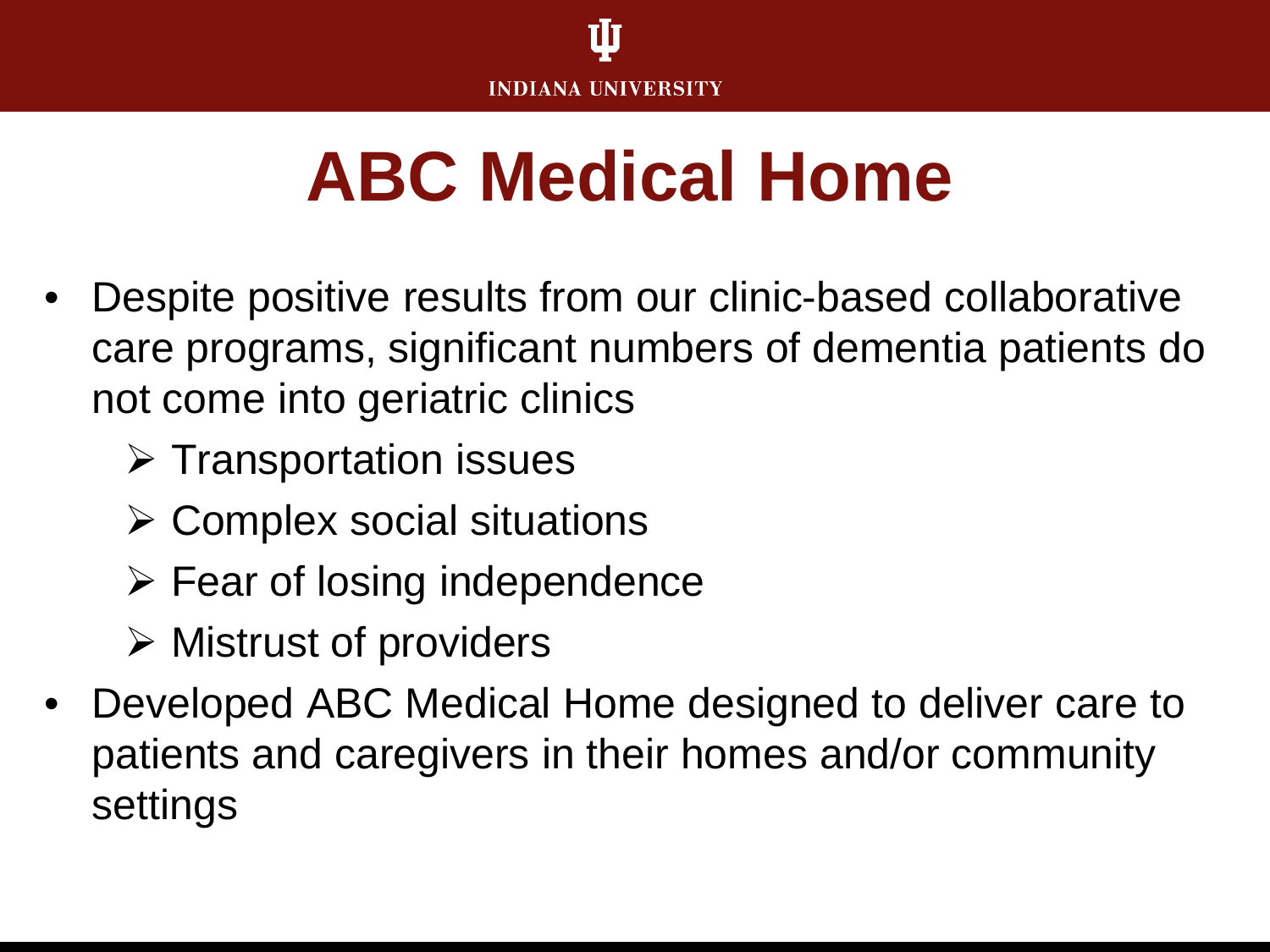

## **ABC Medical Home**

- Pilot began in 2009
	- Included NP and MD (MSW added in year 2)
	- **≻ Supported by eMR-ABC care coordination** software
	- Approximately 200 patients enrolled from one community health center within Eskenazi **Health**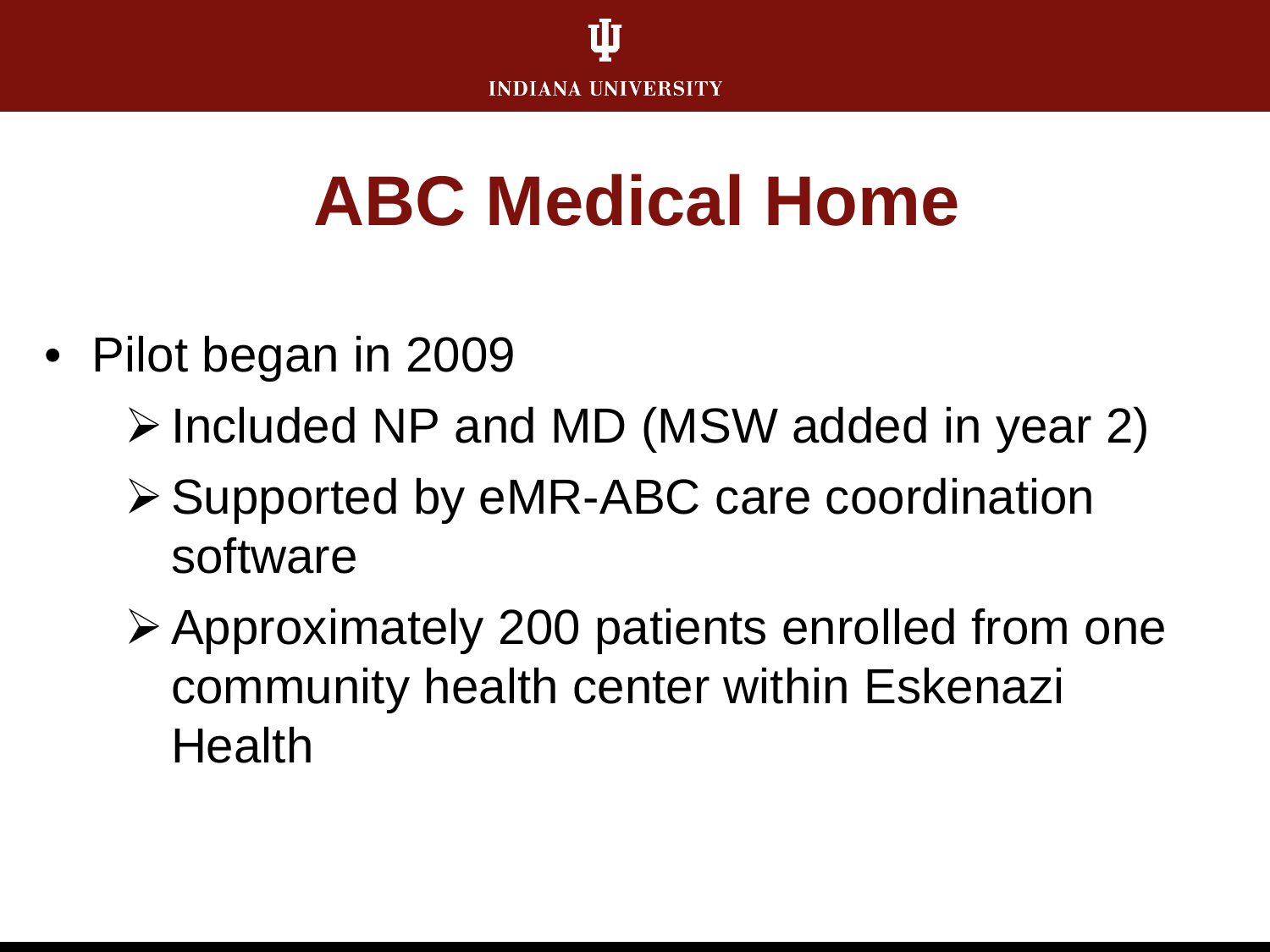

# **ABC Dissemination: CMSI Award 2012-2015**

Services expanded to:

- County-wide system of community health centers affiliated with Eskenazi Health; and
- IU Health Arnett system in Lafayette, IN

Scaling up to 2000 Medicare/Medicaid beneficiaries with dementia or late life depression, many of whom are dual-eligible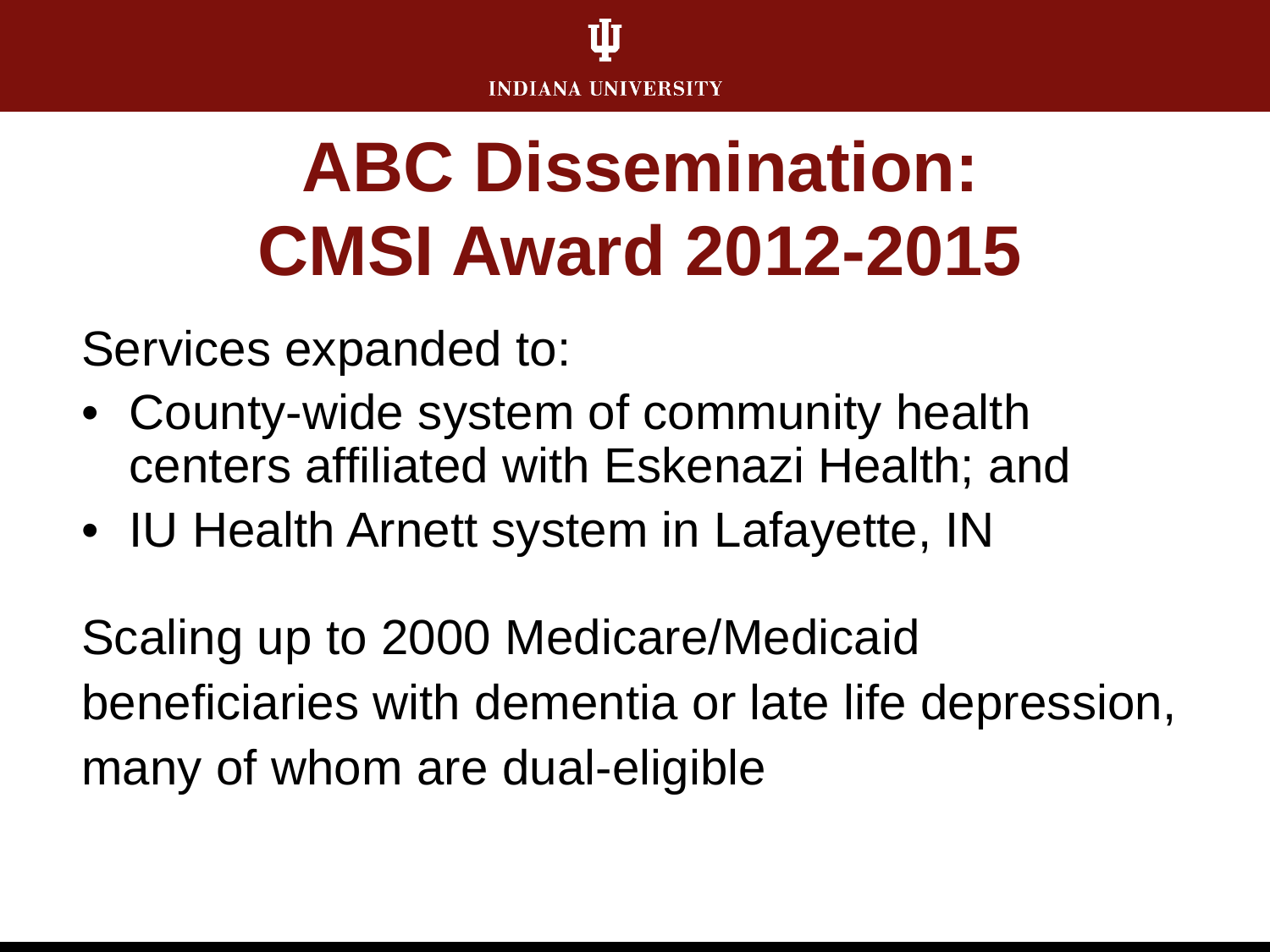

## **Triple Aims**

Success will be measured by triple aims:

- Better health
- Better care
- Lower costs through improved quality Dashboard created in eMR-ABC tracks these variables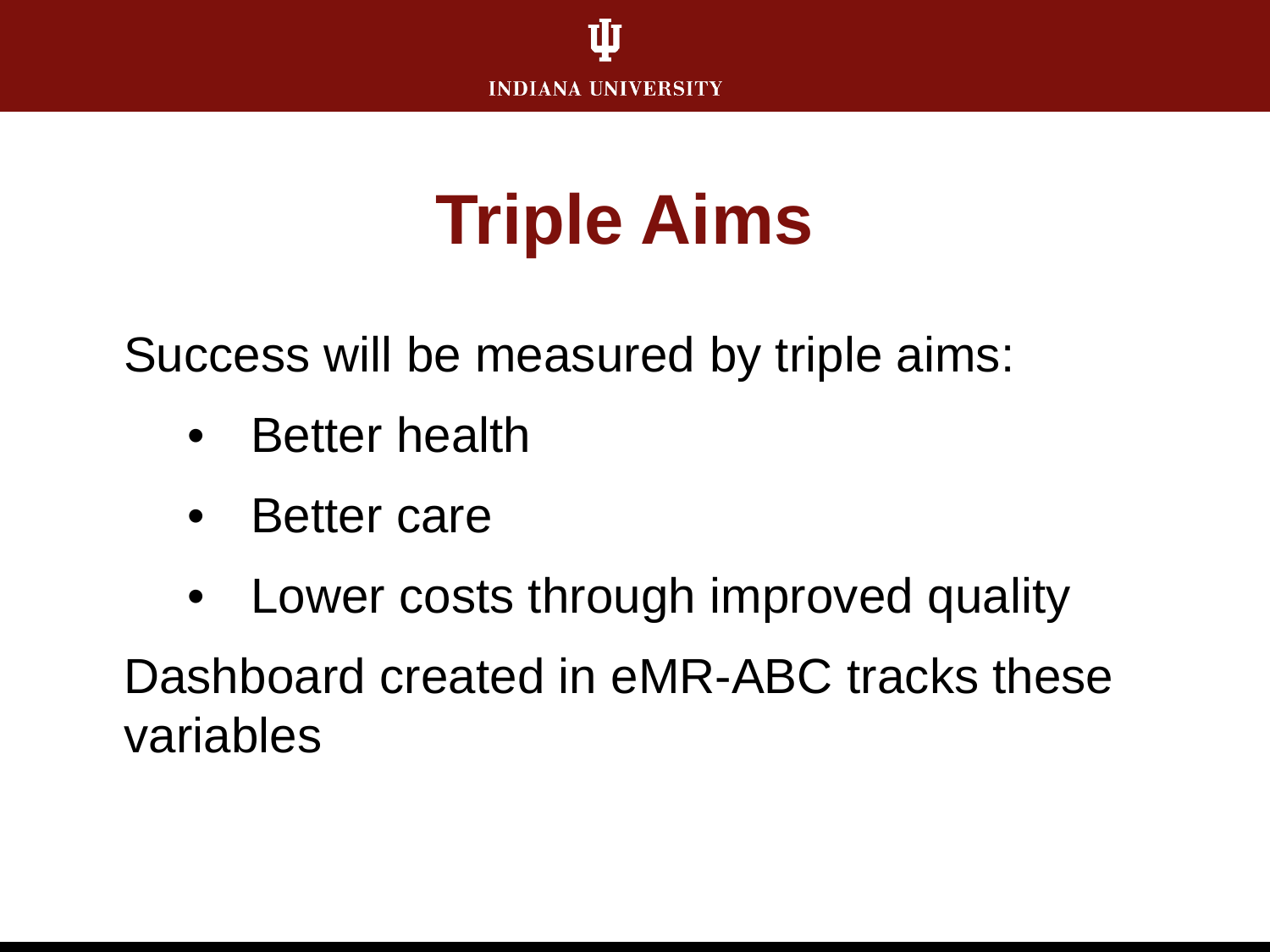

#### **Work Force Development**

- Key component of expansion has been the rapid hiring, training and deployment of a new work force including a new type of care worker - the Care Coordinator Assistant (CCA).
- CCA serves as liaison between the patient and family caregiver in the home and the hospitalbased care team.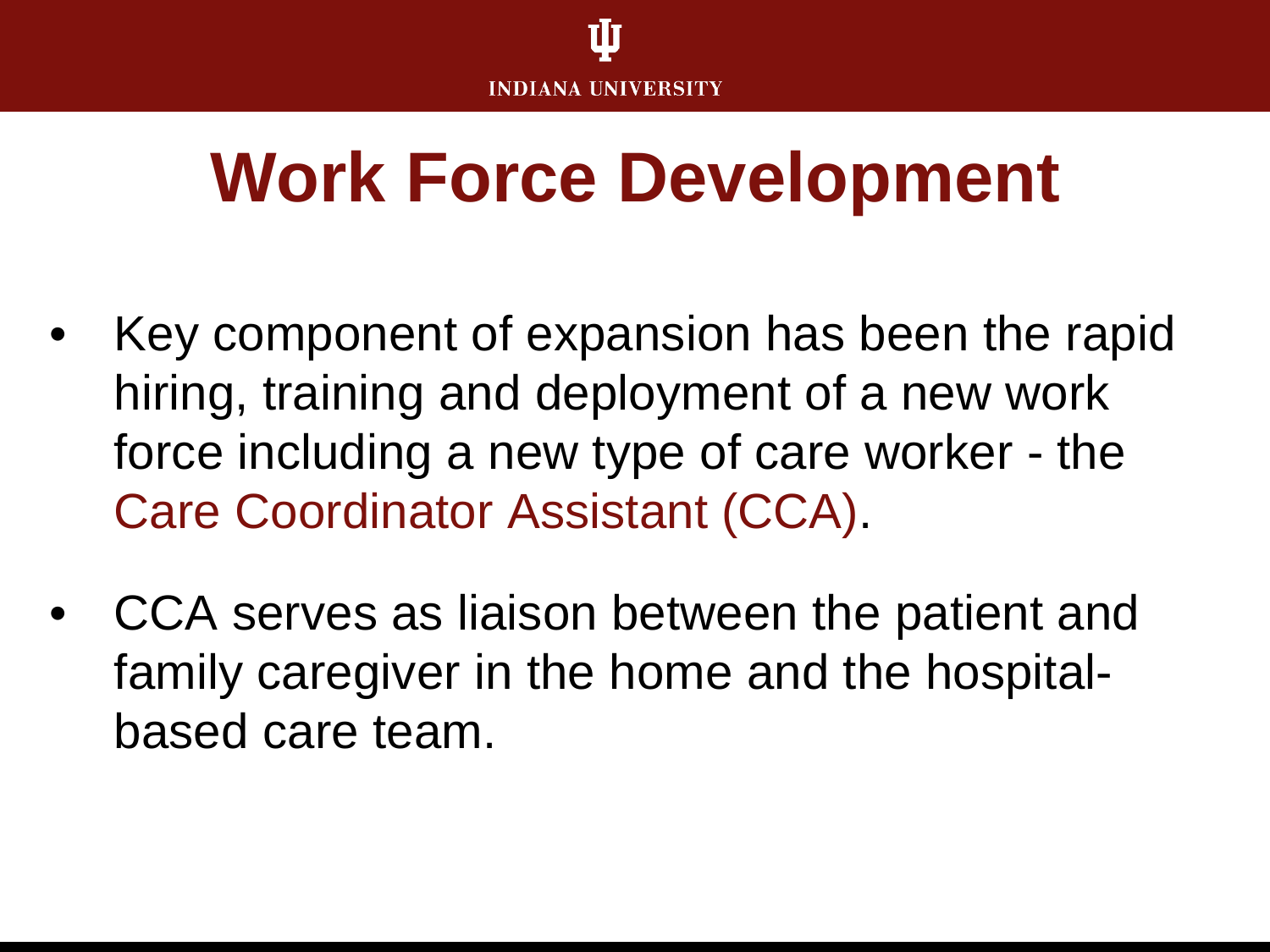

#### **STAFFING PLAN**

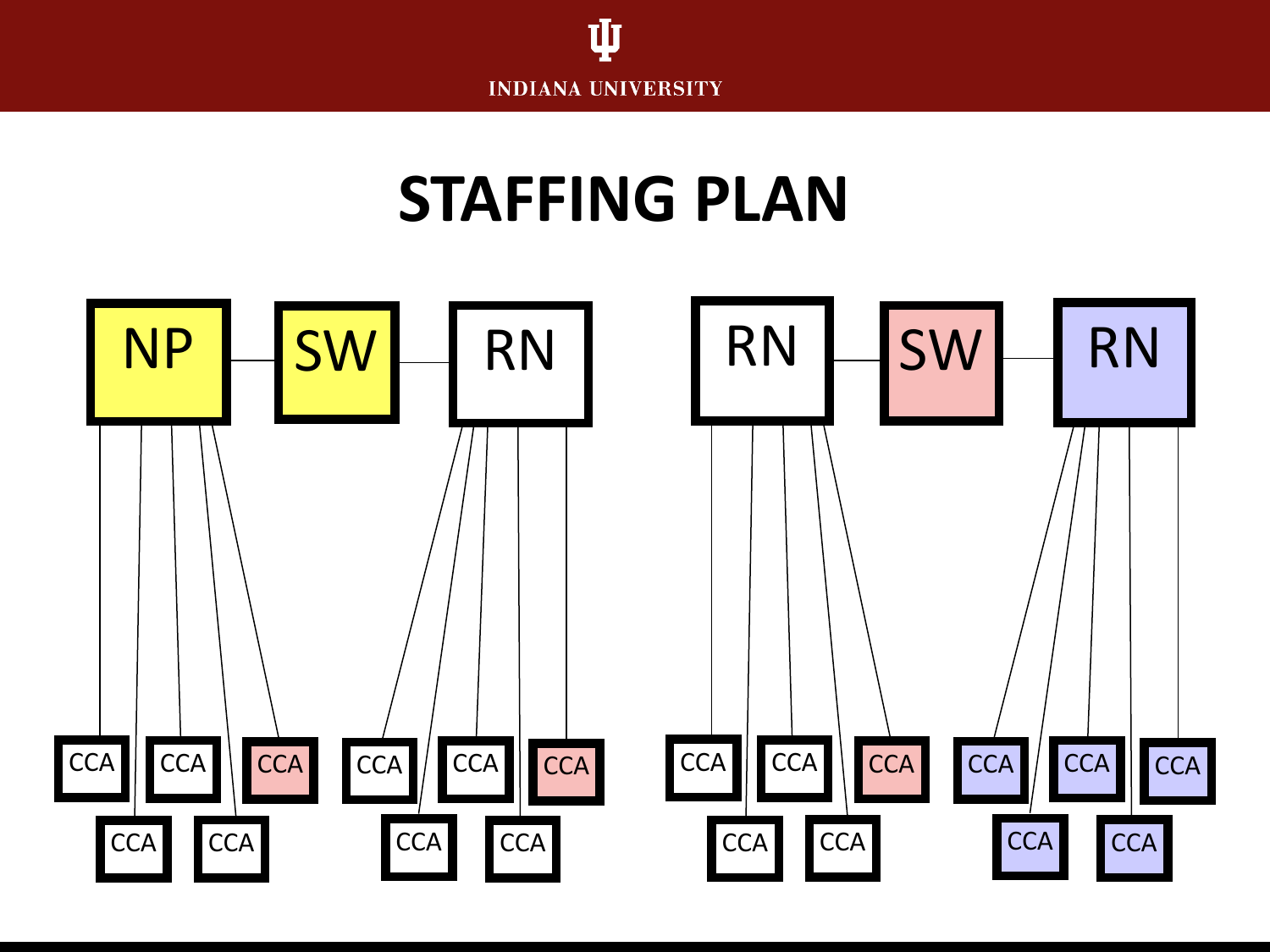

### **Work Force Development**

#### CCA Role

- CCA-I applicants have a high school diploma
- CCA-II applicants have 2-year associate's degree
- Specifically modeled after studies and recommendations for "task shifting" -- tasks that require less training and expertise are provided by less expensive members of the care team
- Closely supervised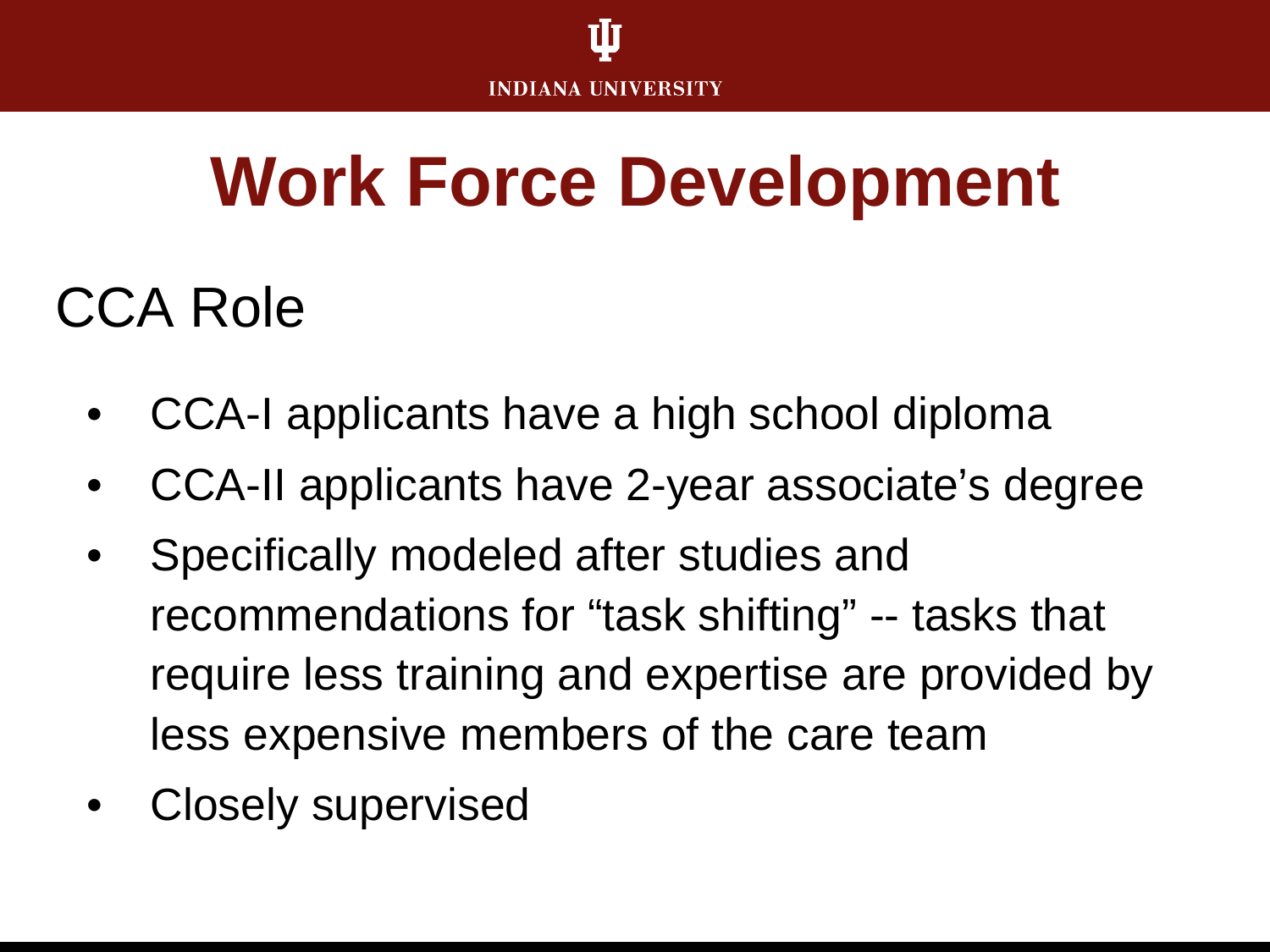# **Care Coordinator Assistants**

Responsibilities include:

- Enroll patient/caregiver in the program
- Conduct patient/caregiver biopsychosocial needs assessment
- Deliver specific care protocols
- Manage patient psychosocial care needs
- Monitor medication adherence
- Manage data entry in eMR-ABC

All under close supervision of RN and MSW CCs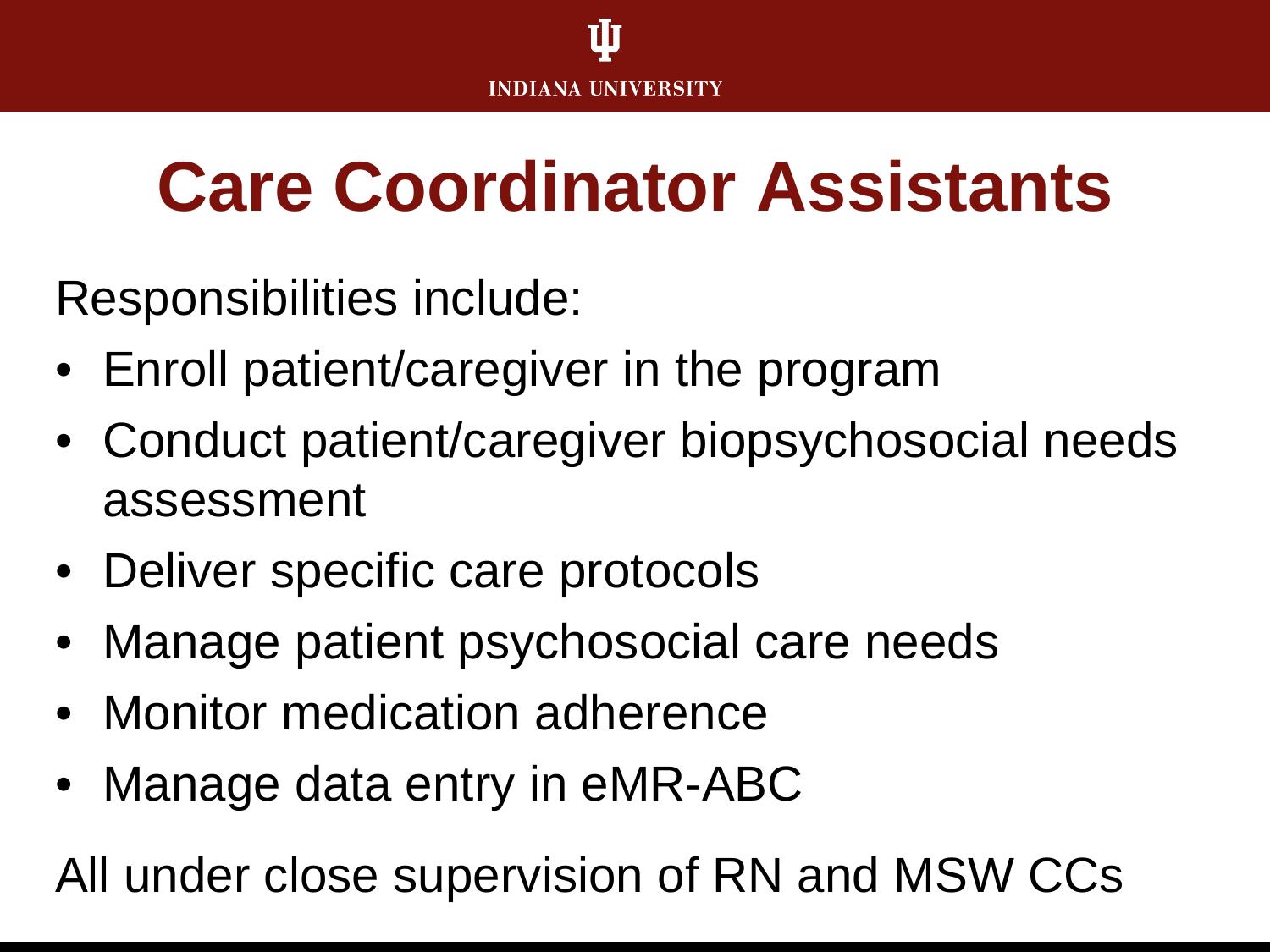# **Recruitment and Screening**

- 349 candidates applied for the CCA positions
- Three step screening process:
	- resumes were reviewed by Eskenazi Health Human Resources to identify those who met the basic requirements
	- $\triangleright$  subset of candidates meeting these criteria were invited to participate in a phone interview
		- **Initial phone screen with newly developed behavioral questions** included along with traditional Eskenazi Health team and skillsfocused questions
	- $\triangleright$  A subset of these candidates were invited to participate in a face to face interview
		- in-depth behavioral questions along with Eskenazi Health traditional skills and team-based questions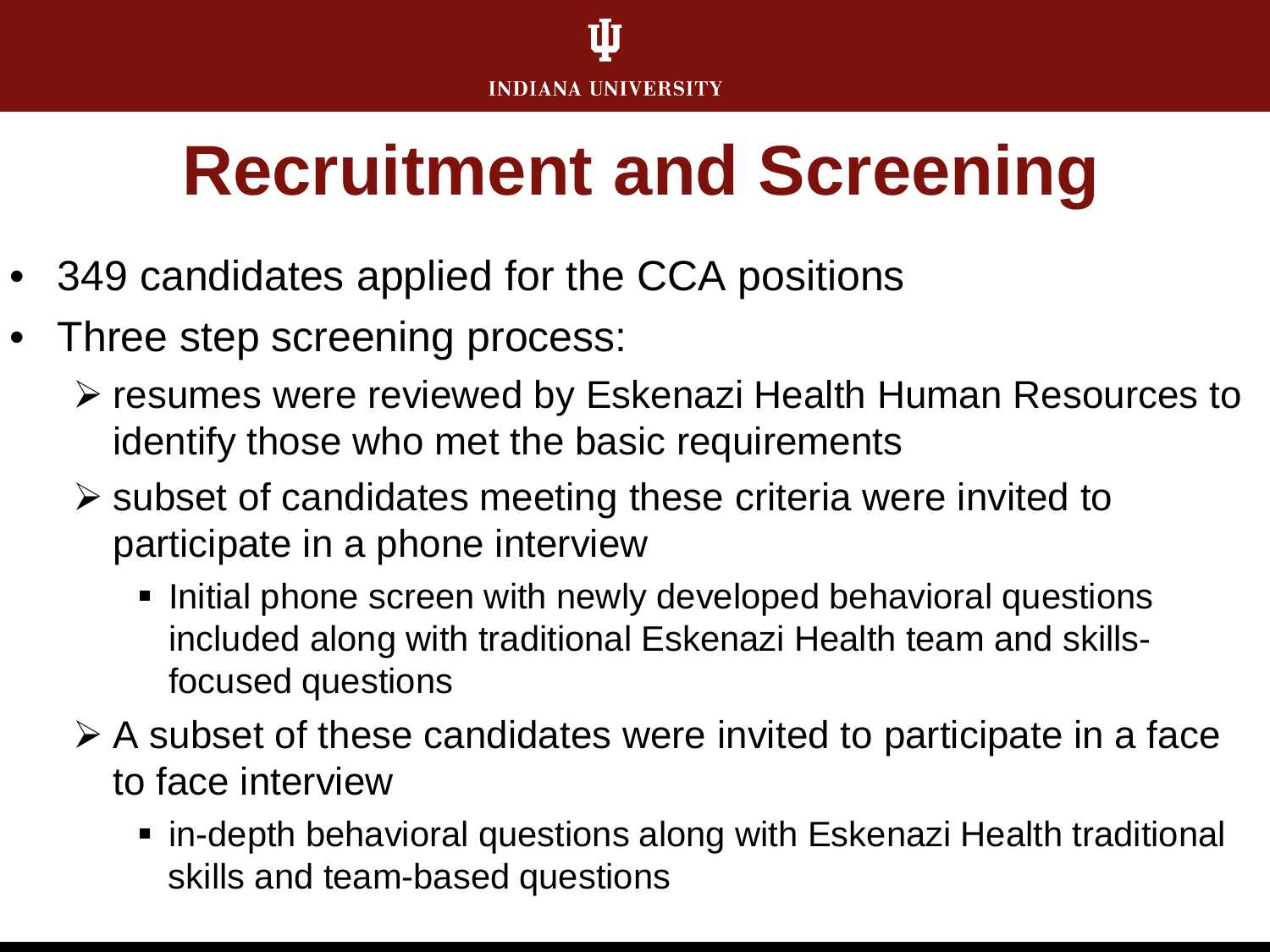

### **Multiple Mini Interview**

Successful candidates were selected to participate in the Multiple Mini Interview (MMI)

- Used in the admissions process in a growing number of medical schools
- Changes interview process from "Tell me about what you can do" to "Show me what you can do."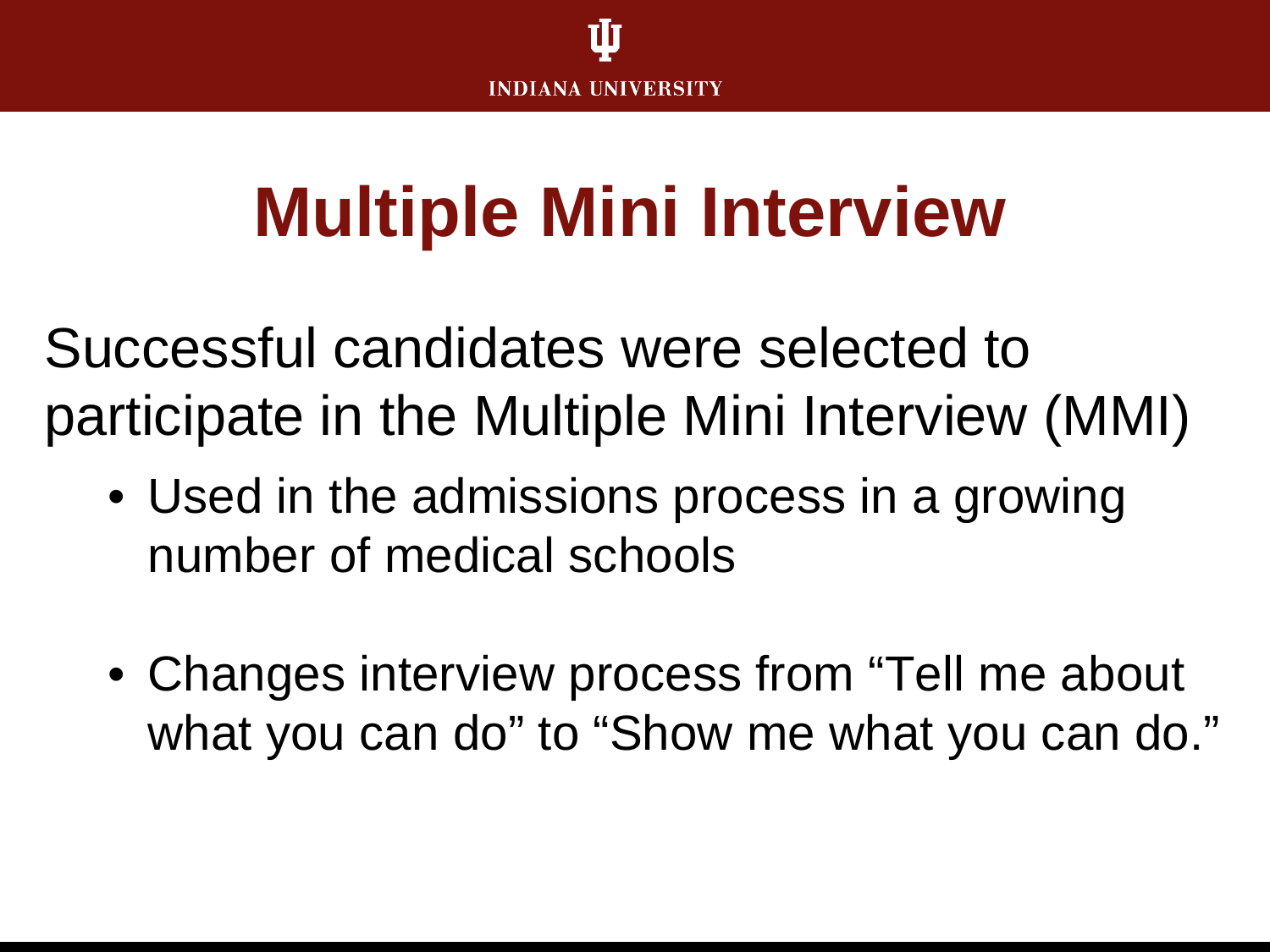

#### **Total N Participated in MMI and Hired**

- 62 screened candidates were invited to an MMI session
- 11 MMI sessions were conducted over 4 dates between July and November 2012
- 21 CCAs (20 FTEs) were hired and deployed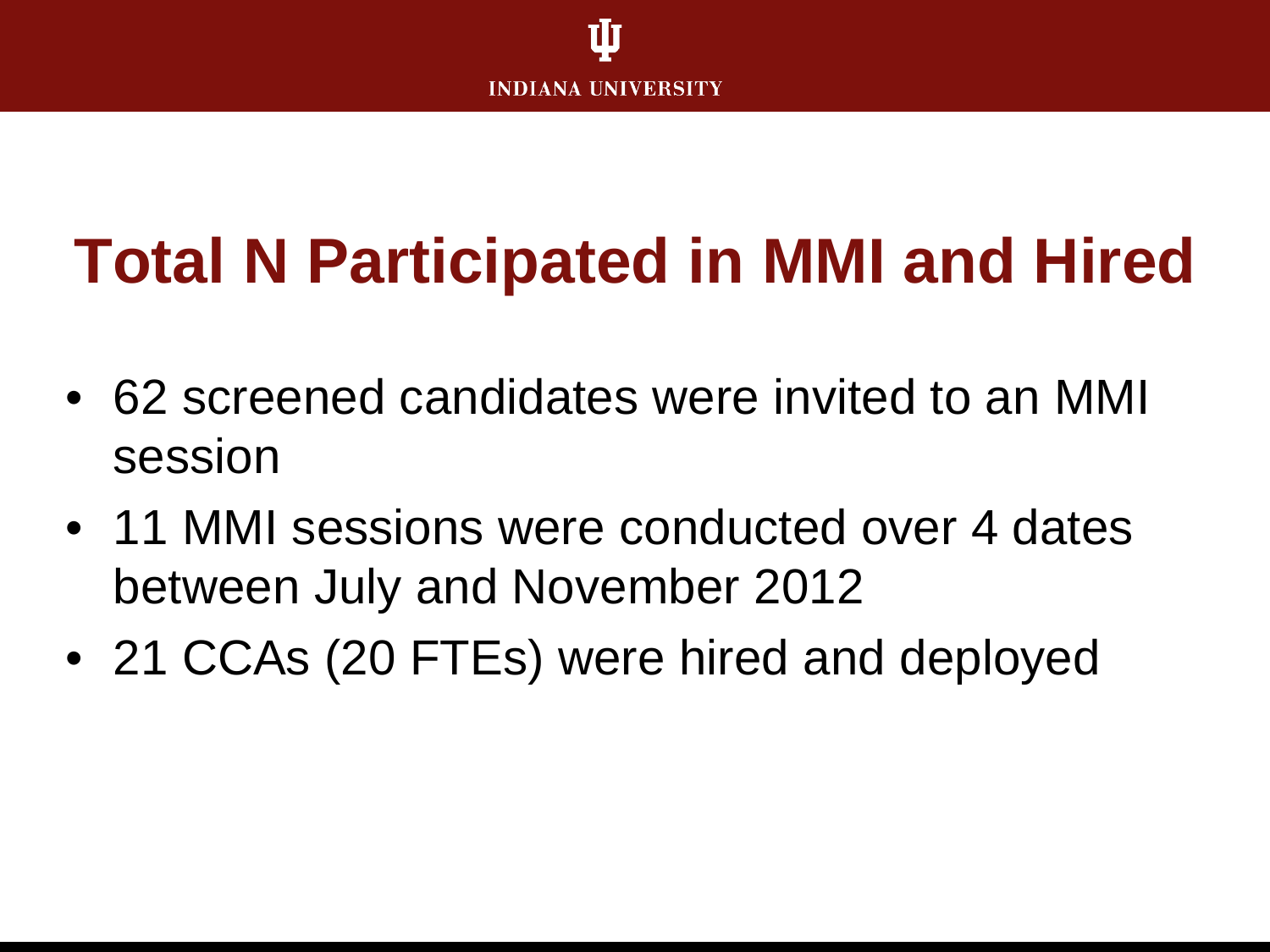

# **CCA Training**

#### **2+ week training included:**

- Interactive sessions with imbedded didactic lectures, video sessions, role playing, reflective reading and writing, teambuilding…
- Clinical immersion shadowing at HABC, home visits, eMR-ABC
- Three half days of simulation with trained standardized patients in Medical Education Simulation Center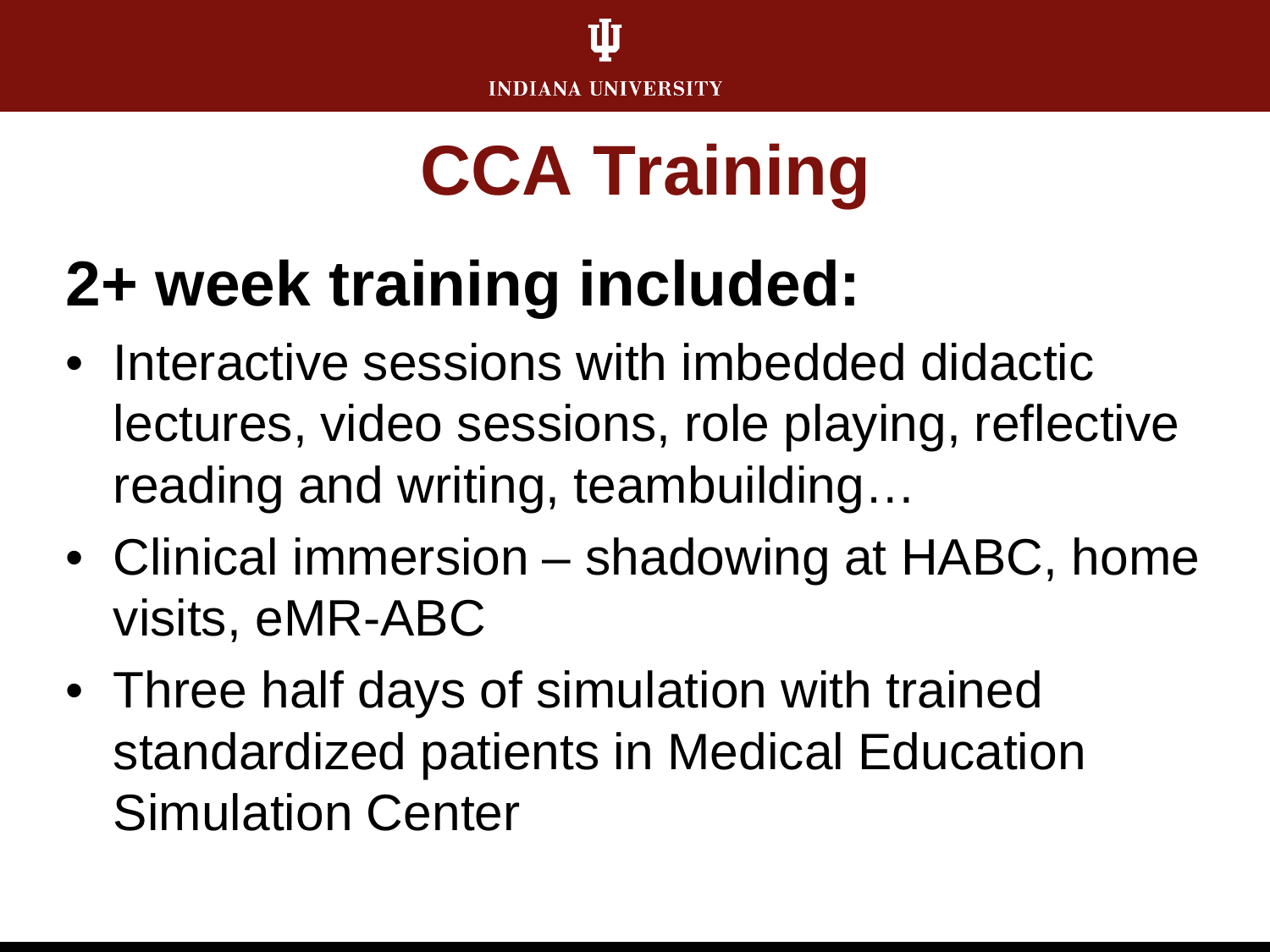

#### **Didactic Lectures included:**

- Understanding Aging and Alzheimer's Disease
- What Does Dementia Look Like?
- Communication and Alzheimer's Disease
- Common Challenges in Alzheimer's Disease
- Coping with Psychiatric and Behavioral Symptoms in **Dementia**
- $\triangleright$  Families as Allies: Working with Patients and Families
- Coffee and Conversation: Clarifying End of Life Preferences
- **▶ The IMPACT Depression Care Program**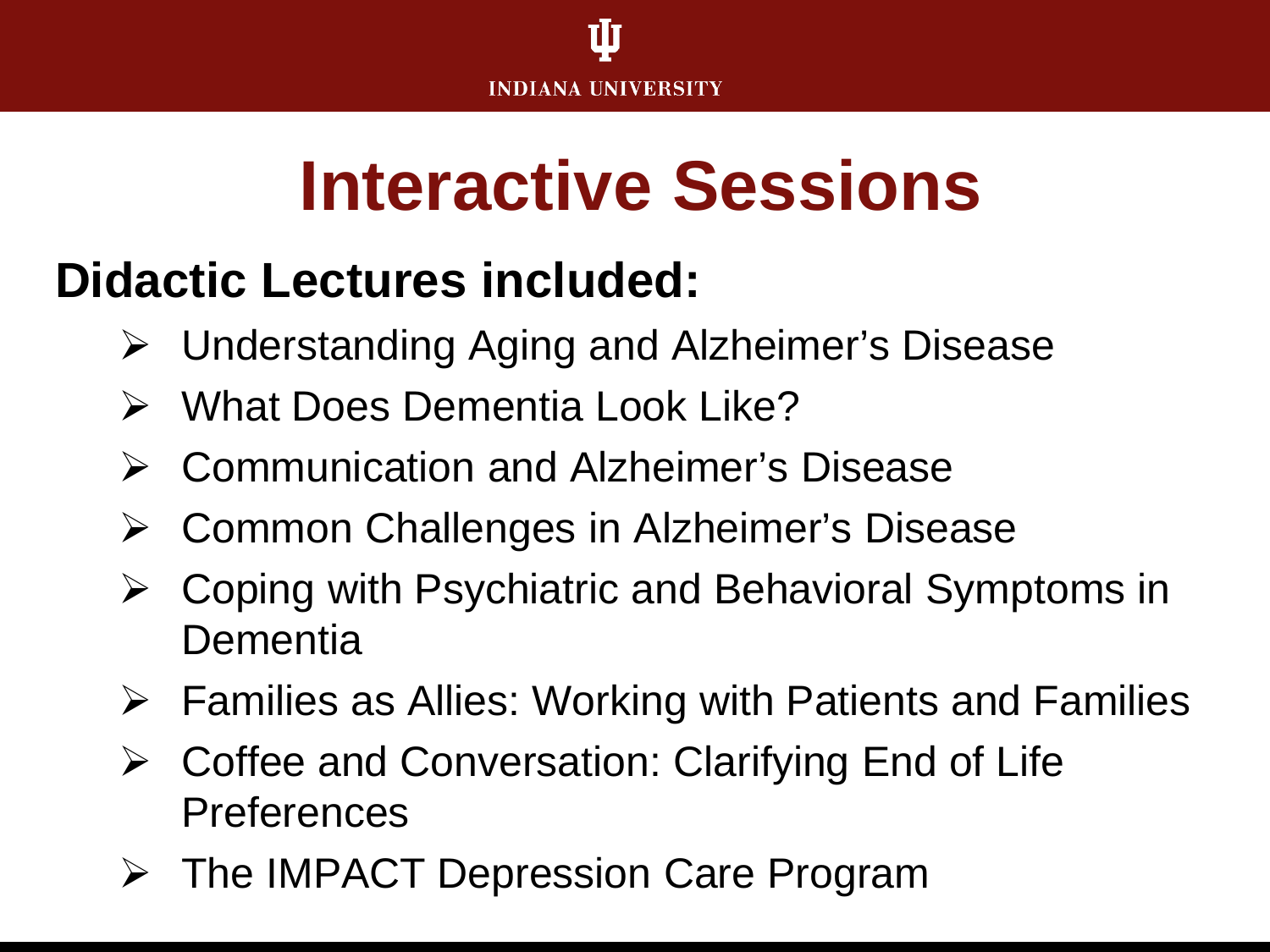

#### **Video Sessions:**

- HBO: *The Alzheimer's Project*
	- *The Momentum Behind the Science*
	- *Memory Loss Tapes*
	- *Caregivers*
- The Family Guide to Alzheimer's (Life View Resources: Leeza Gibbons hosts this series)
	- Volume 2: *Behavior Issues*
	- Volume 3: *Daily Life*
	- Volume 4: *Family Caregiving*
- *Iris*
- *The Notebook* (selected scenes)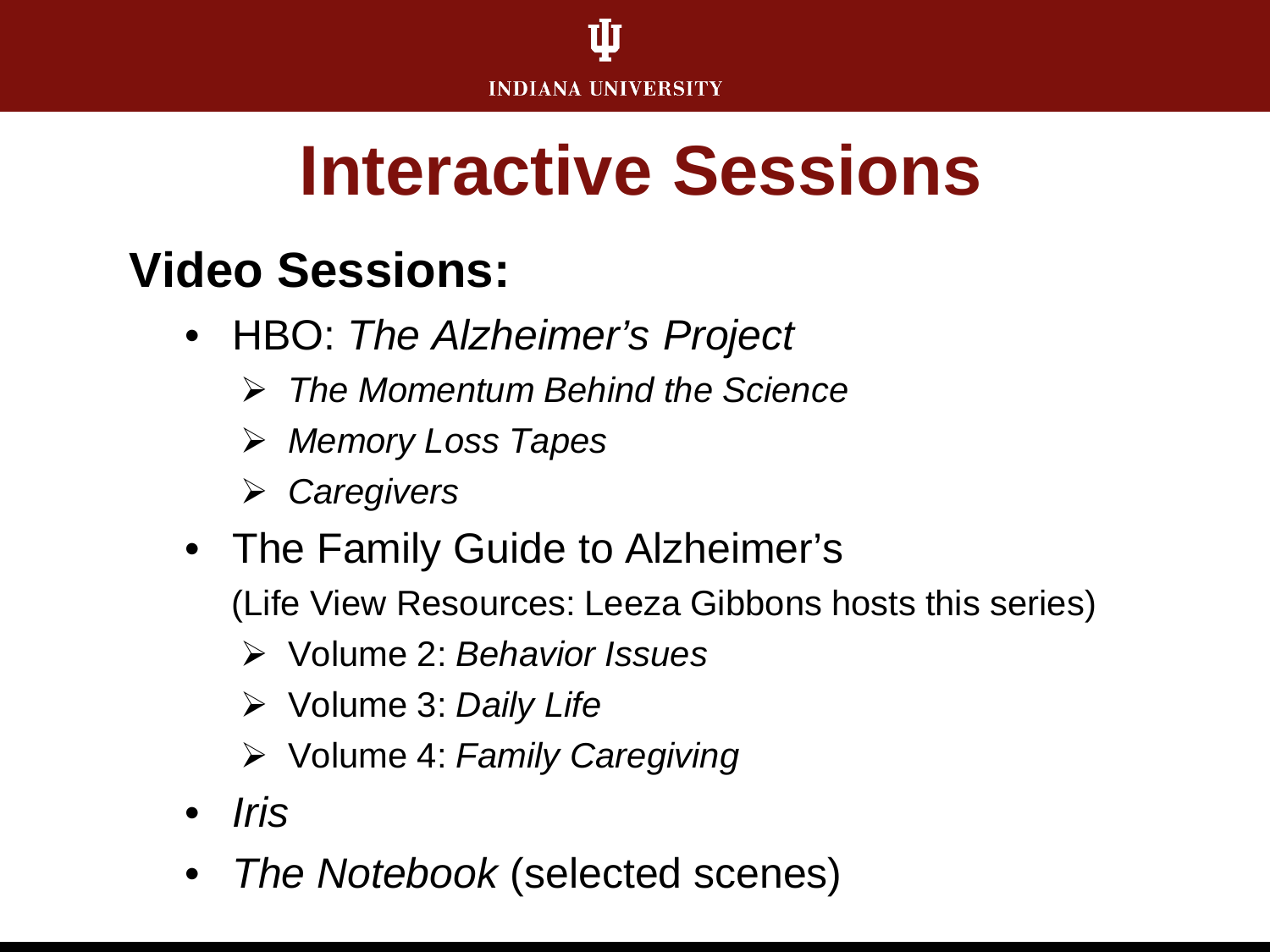

#### **Role Playing:**

- $\triangleright$  First home visit
- $\triangleright$  Developing rapport
- $\triangleright$  Conducting initial assessments
- $\triangleright$  Delivering protocols and handouts
- $\triangleright$  Listening and mirroring exercise
- $\triangleright$  Problem solving therapy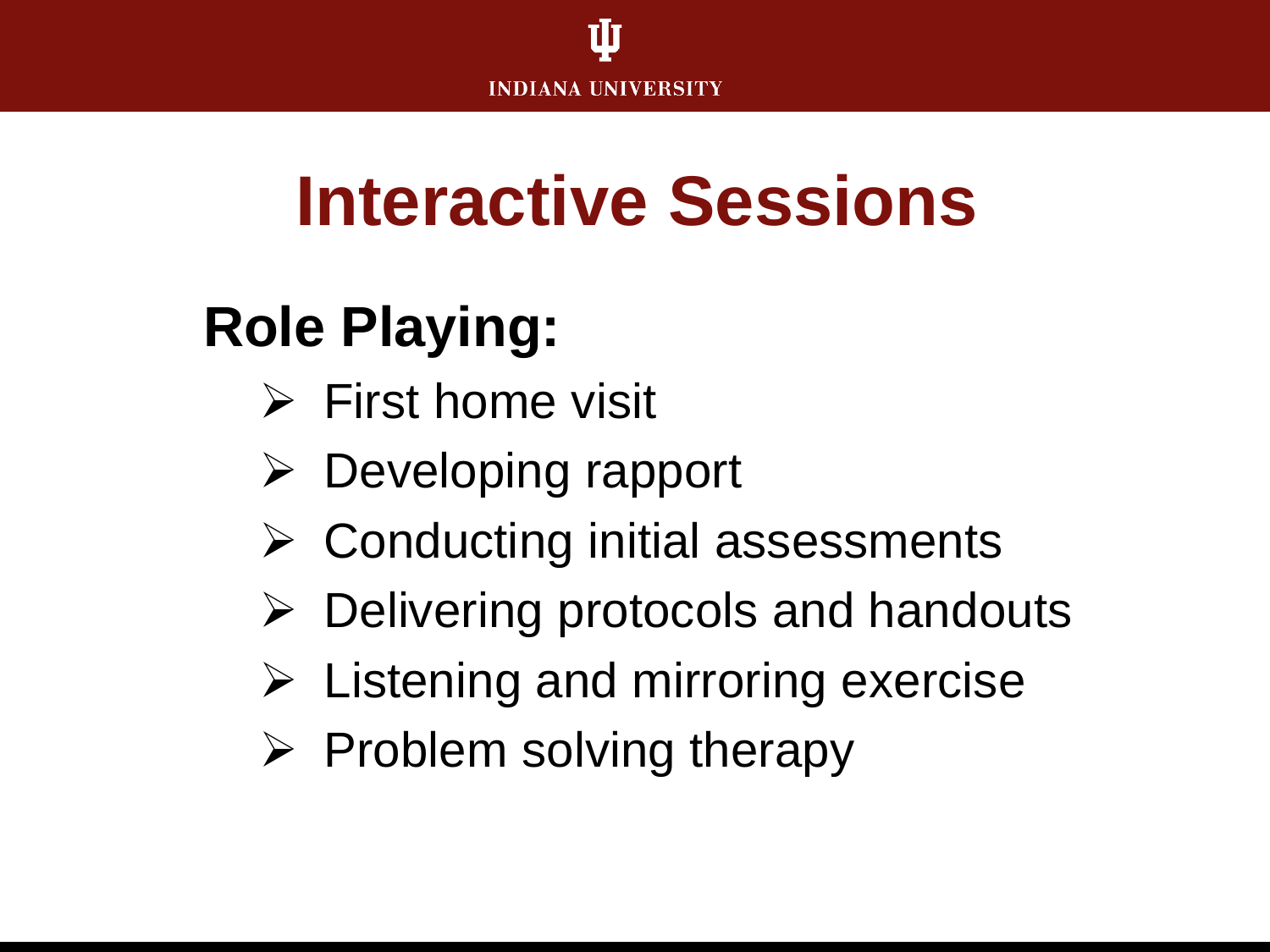

# **Clinical Immersion**

- Shadowing at the Healthy Aging Brain Center (Eskenazi Health Memory Care clinic)
- Shadowing ABC staff during home visits
- Using the eMR-ABC care coordination software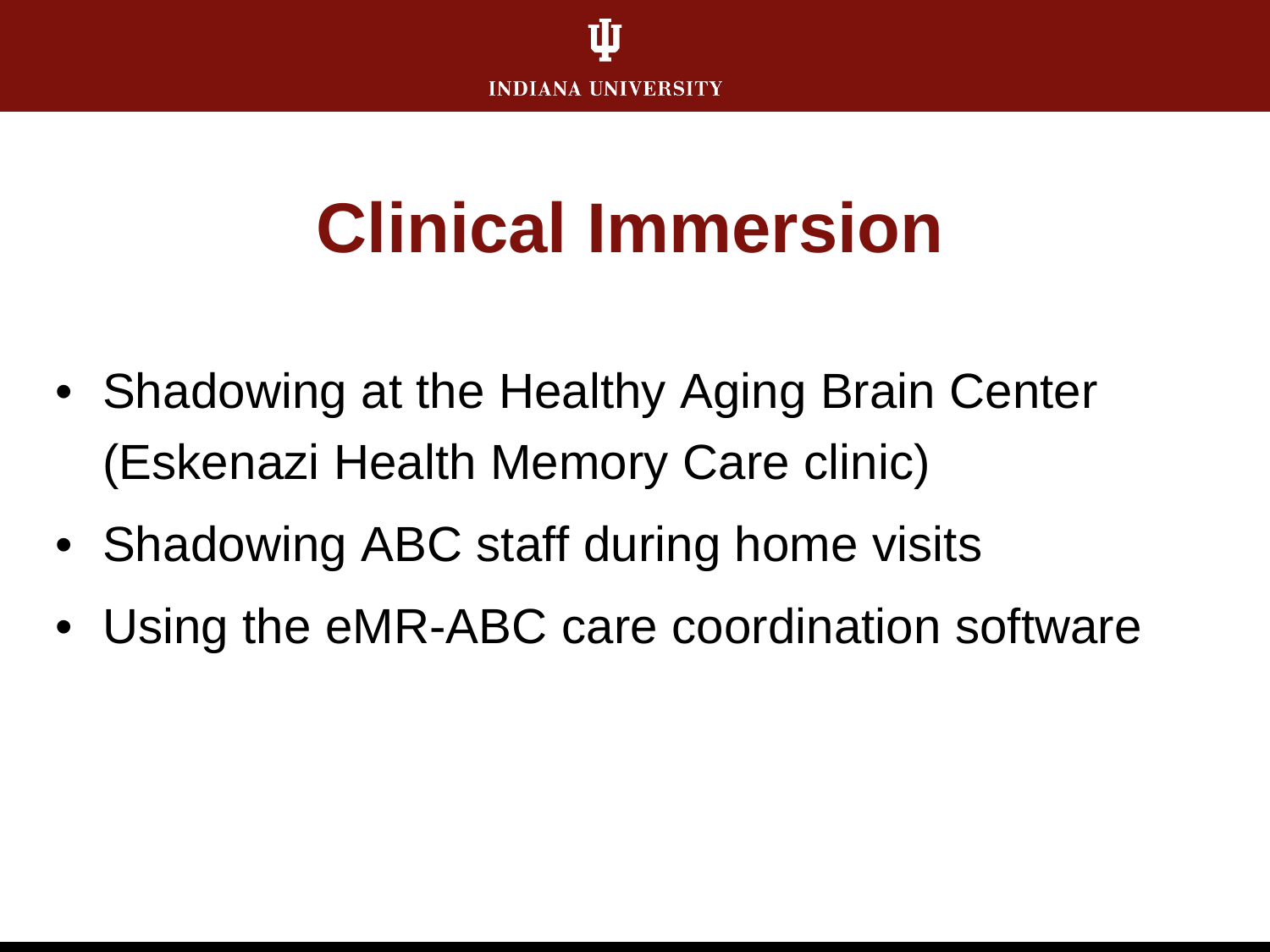

### **Simulation Sessions**

During each of the three half-day sessions:

- Each CCA conducted a "home visit" with two trained SPs (caregiver/patient dyad), while being videotaped
- Immediately following the session the standardized patients provided feedback on the interaction to the CCA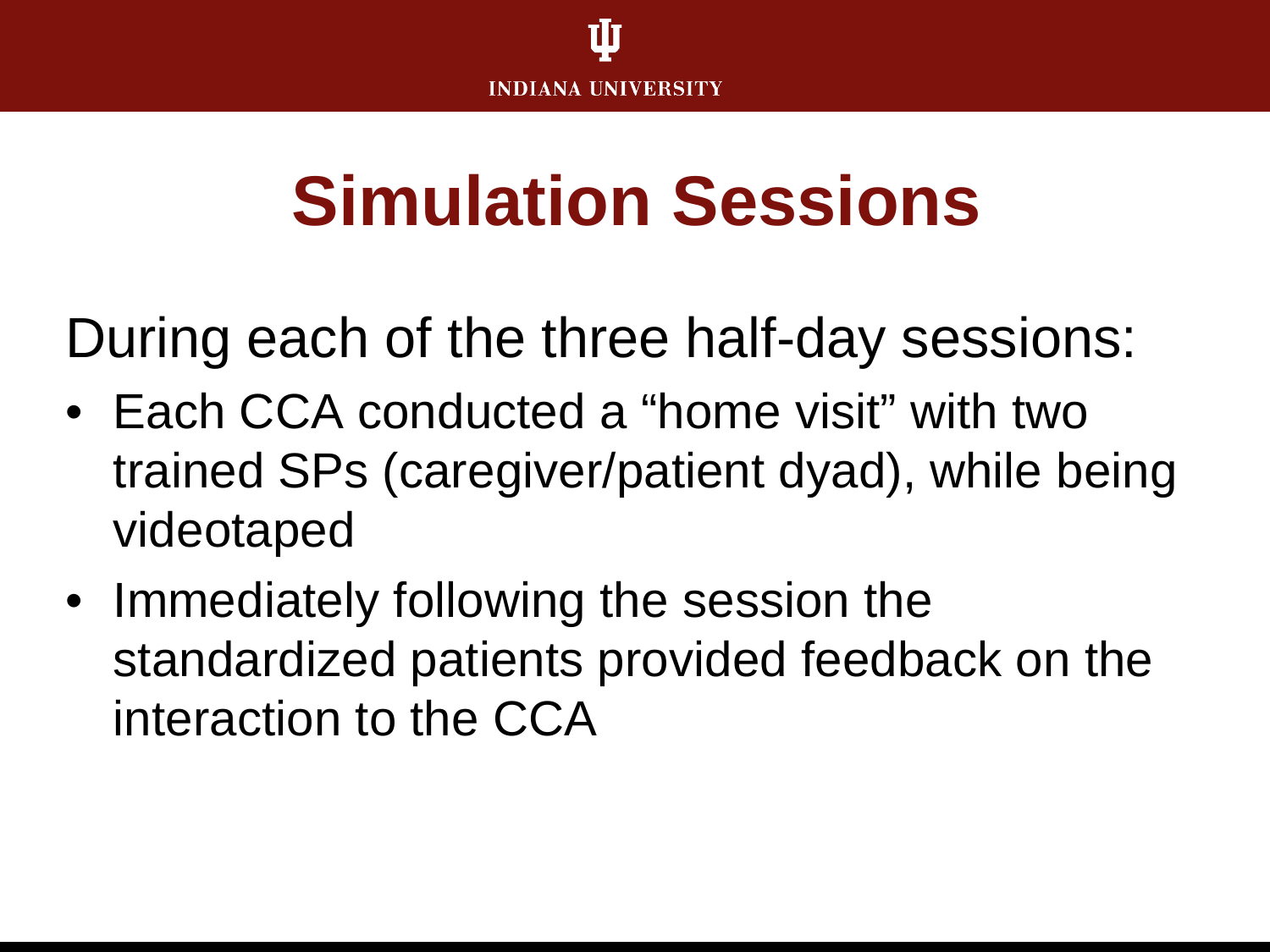# **Simulation Sessions**

- Watched the videotape of their encounter, completed self-assessment
- Participated in small group debrief on their experience, viewing several videotapes
	- $\triangleright$  Identified areas of strength and improvement
		- Communication skills, active listening, non-verbal behaviors
- Repeated encounter a  $2^{nd}$  time to improve their performance, delivery of service and level of comfort (videotaped)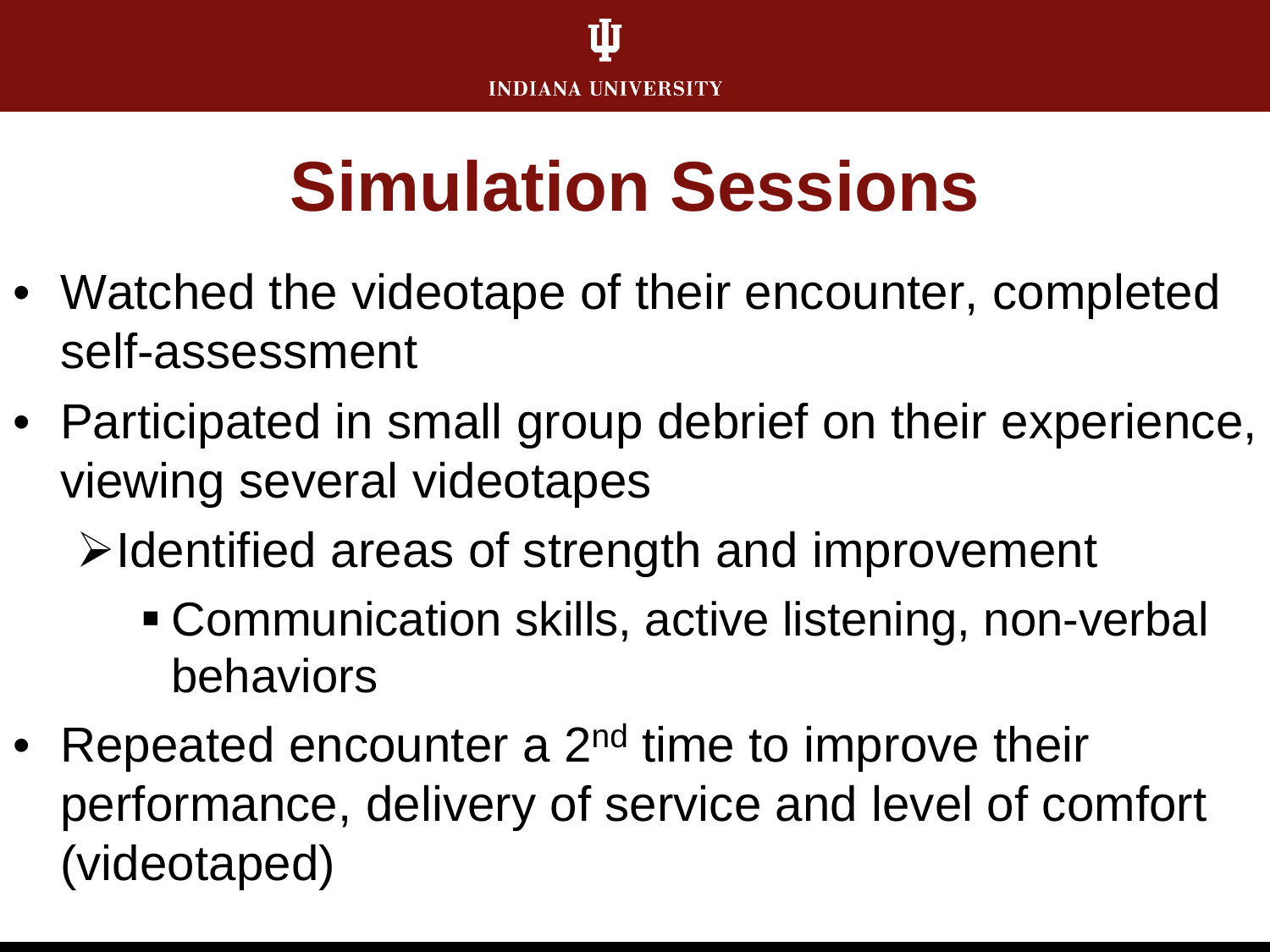### **Reflective Reading and Writing Exercises Team Building:**

- Autobiography and introductions
- **Professionalism, interdisciplinary care, and** communication on a home visit
- Debrief sessions following shadowed home and clinic visits
- **Team building exercise**
- Team appreciation and gift exchange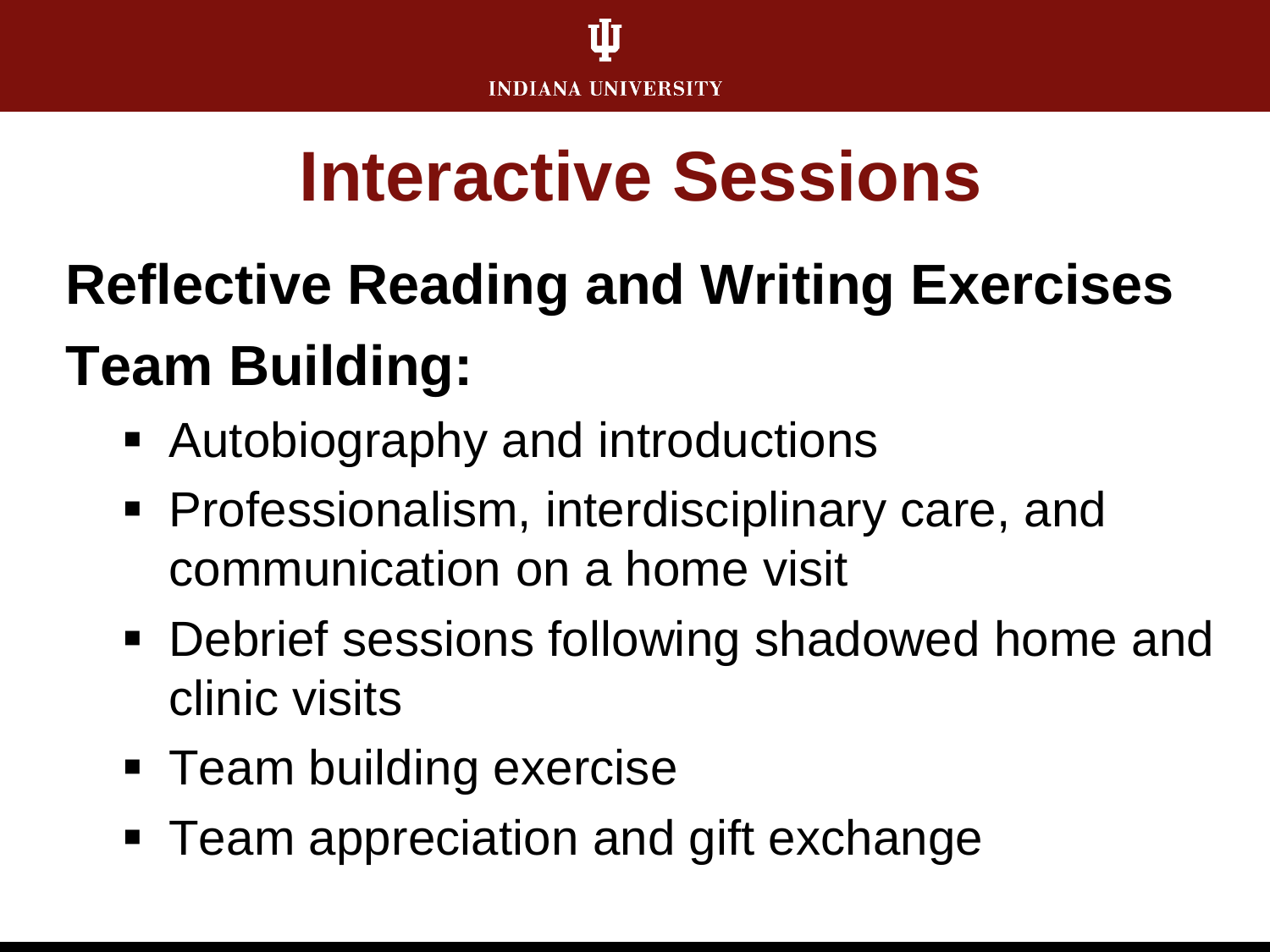

#### **Creating the Mobile Office**

CCAs meet the patients where they are:

- At home
- In the community
- At HABC
- In primary care clinics
- In hospital
- In ER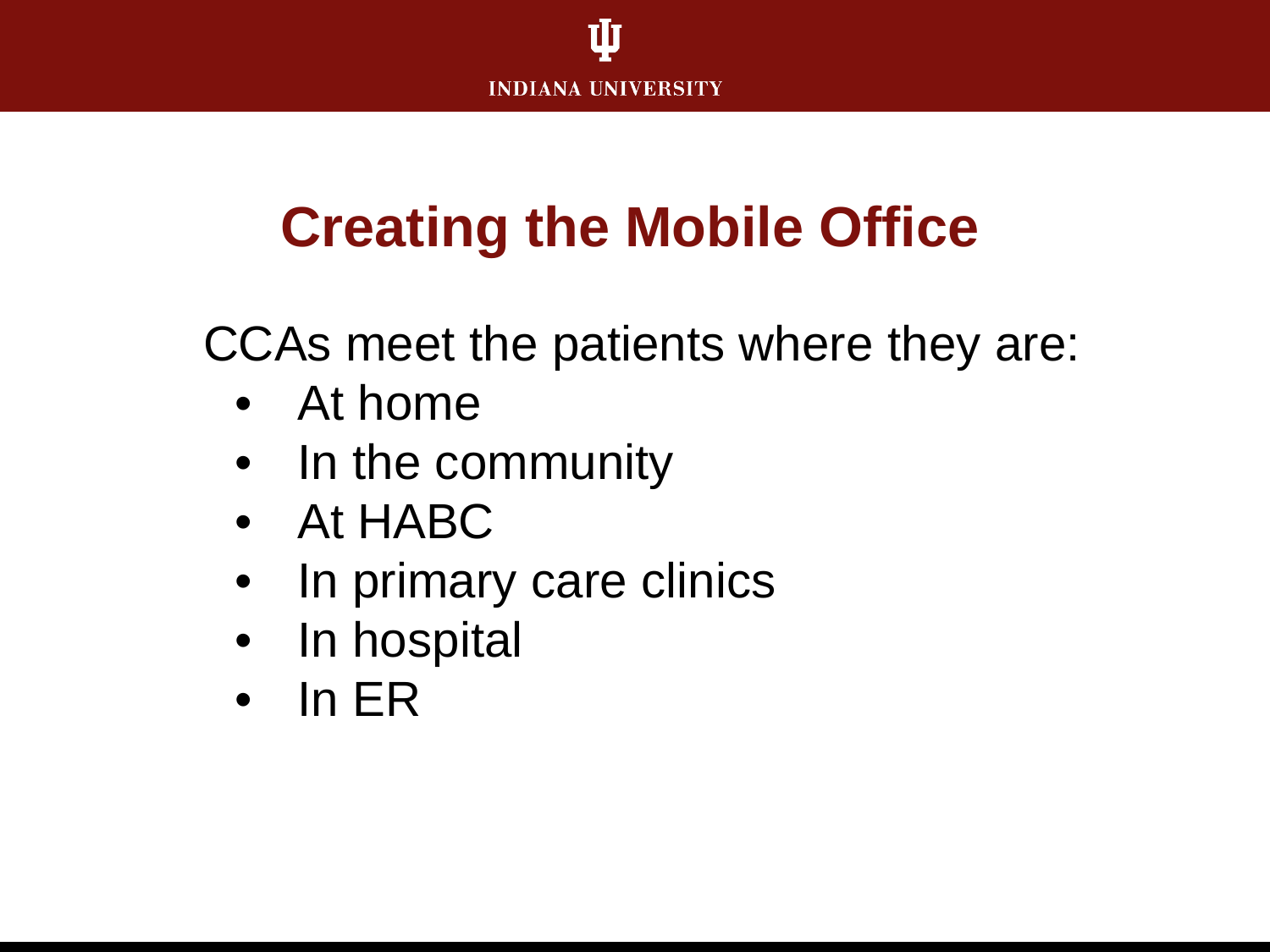



#### **CCA Mobile Office**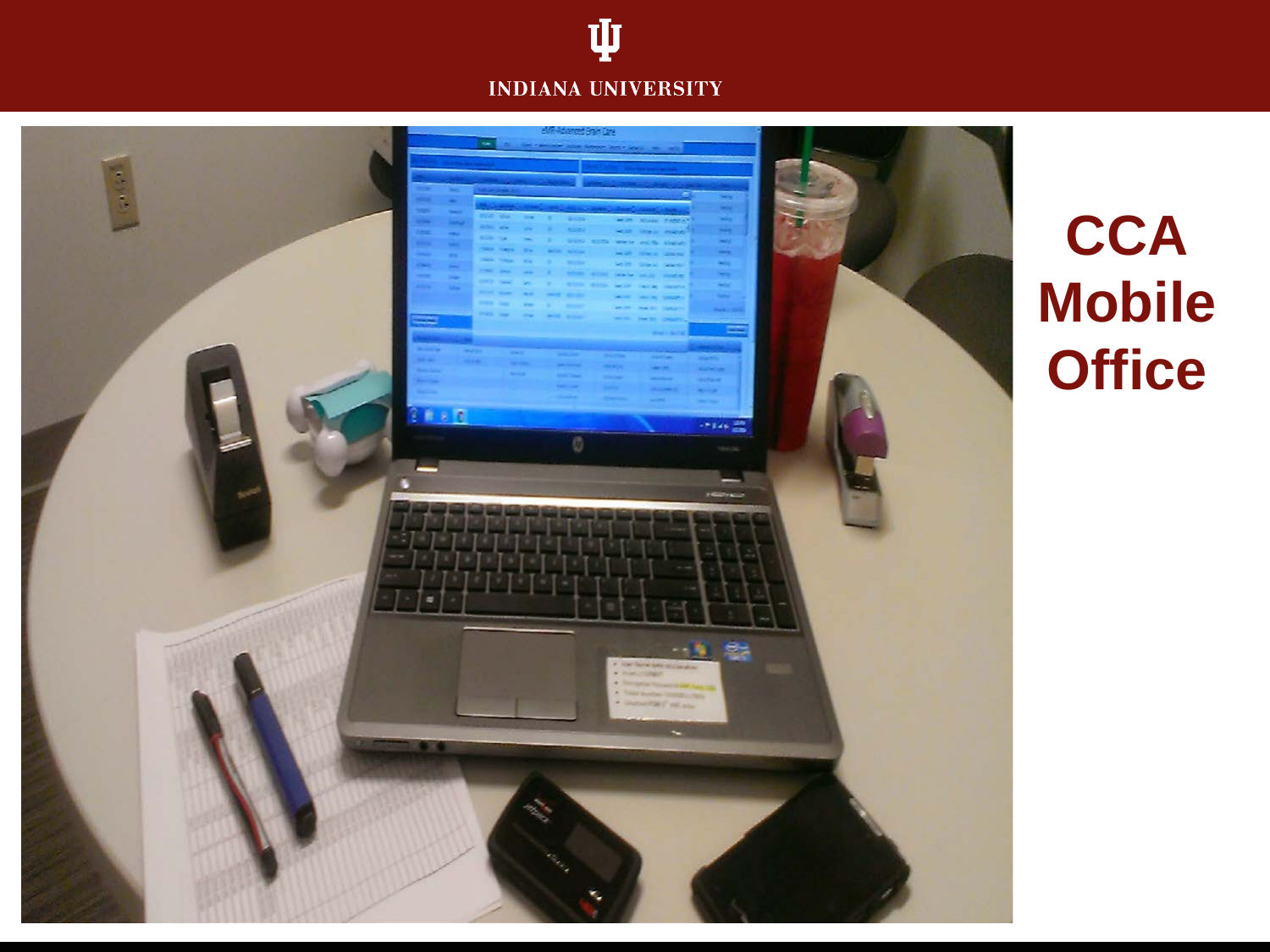

#### **IMPACT Training**

- 1.5 days training on model including
	- $\triangleright$  Behavioral Activation
	- $\triangleright$  Relapse Prevention
- .5 day training on Problem Solving Therapy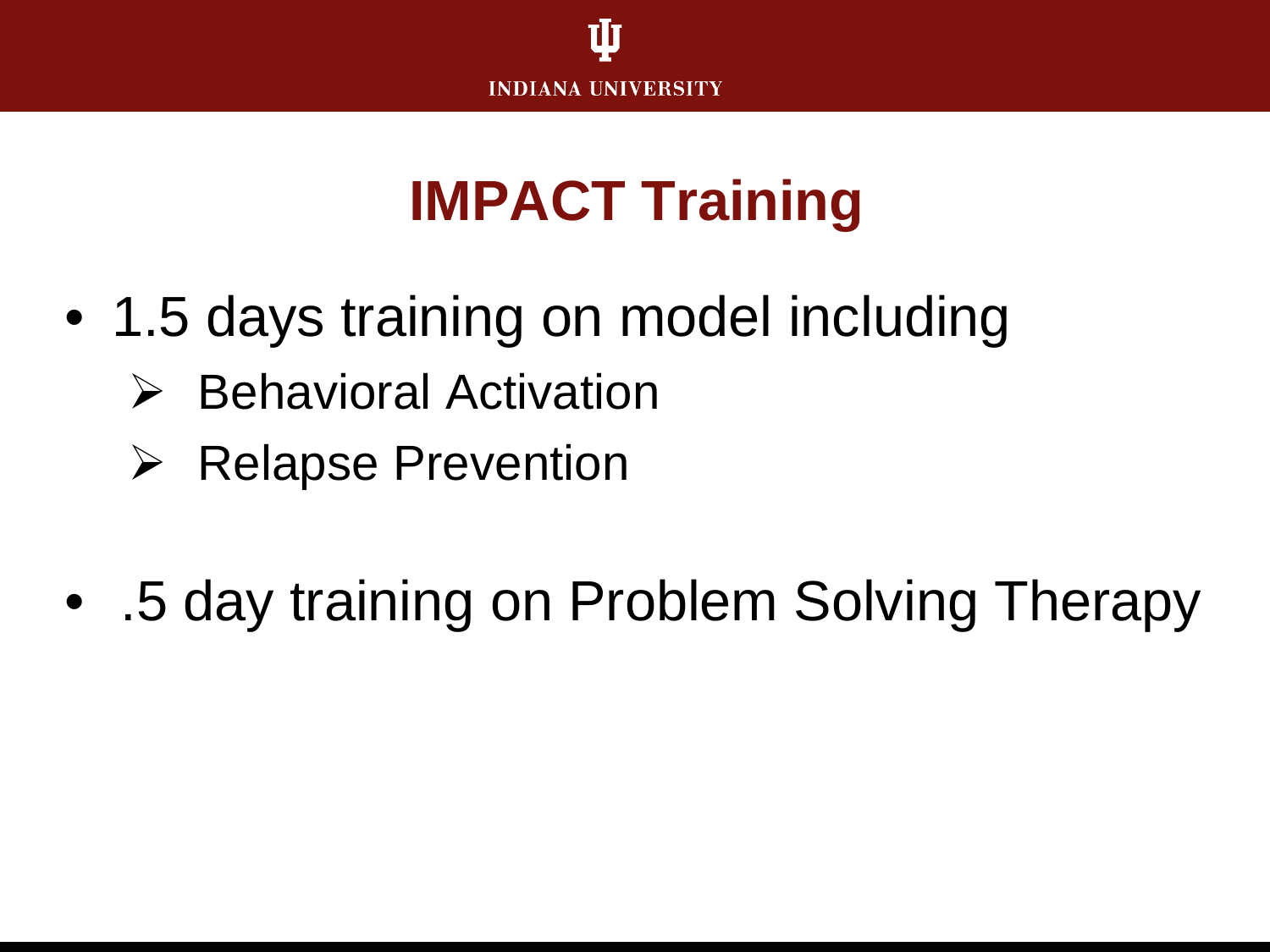#### **Ongoing Staff Development and Support**

- IADC Memory University annual series of 3 4 lectures held weekly in June.
- IADC Scientific Symposium
- IADC Martin Family Caregiver Symposium
- Booster training in dementia and depression
- Palliative care training
- Monthly brown bag lunches to decompress and share issues, challenging cases, etc.
- Regular team meetings
- Alzheimer's Association Greater Indiana Chapter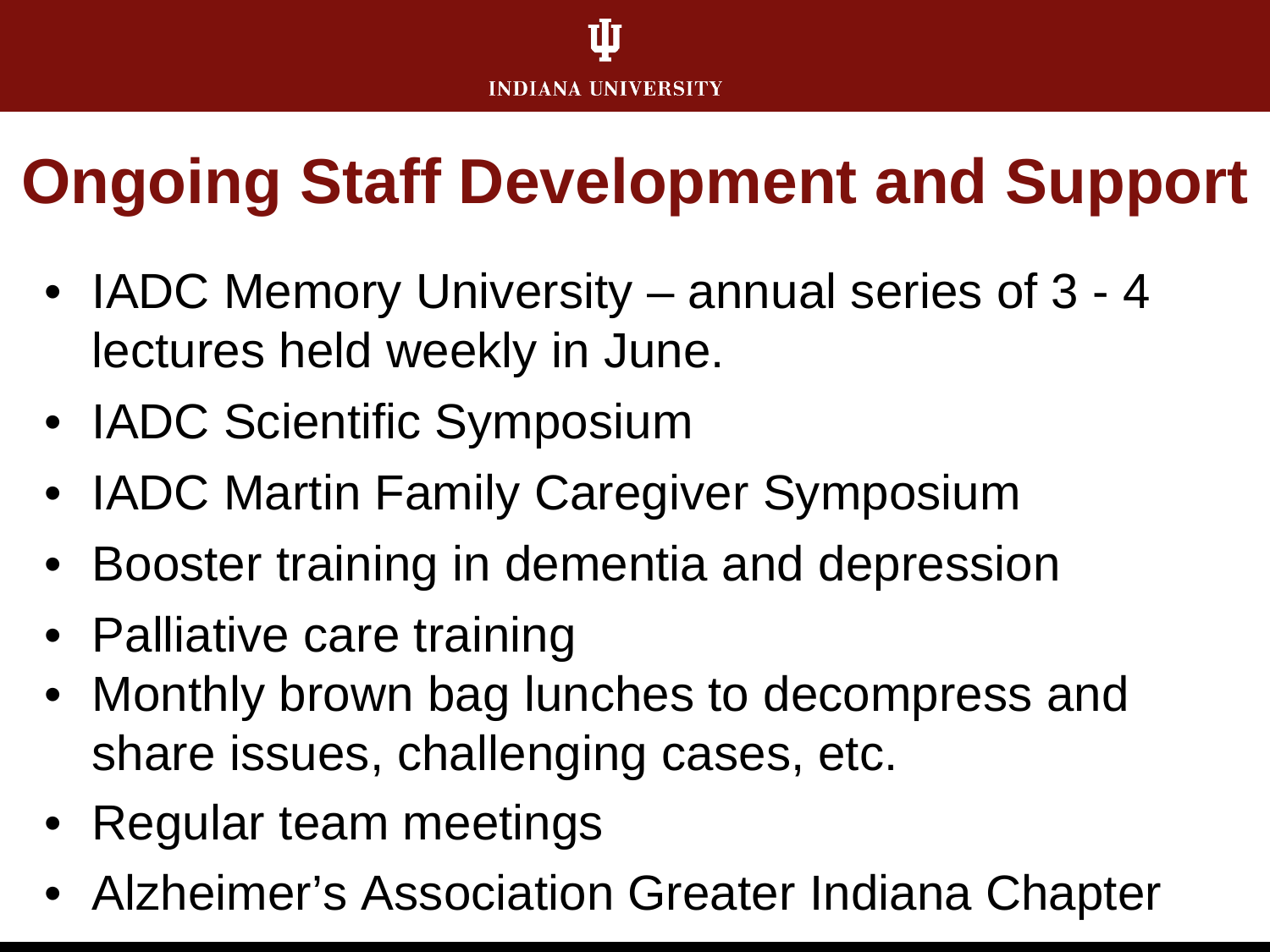

### **Staff Retention**

- 4 CCAs left the program
	- ▶ 1 accepted another position within Eskenazi Hospital
	- $\geq 1$  moved out of state
	- $\geq$  2 were promoted to new positions within Eskenazi **Health**
- 2 NPs left last fall and were replaced with RNs
- Factors in this decision
	- $\triangleright$  Shortage of NPs in Indianapolis
	- $\triangleright$  Higher level NP skills not needed given collaborative relationships with PCPs and high level of PCP engagement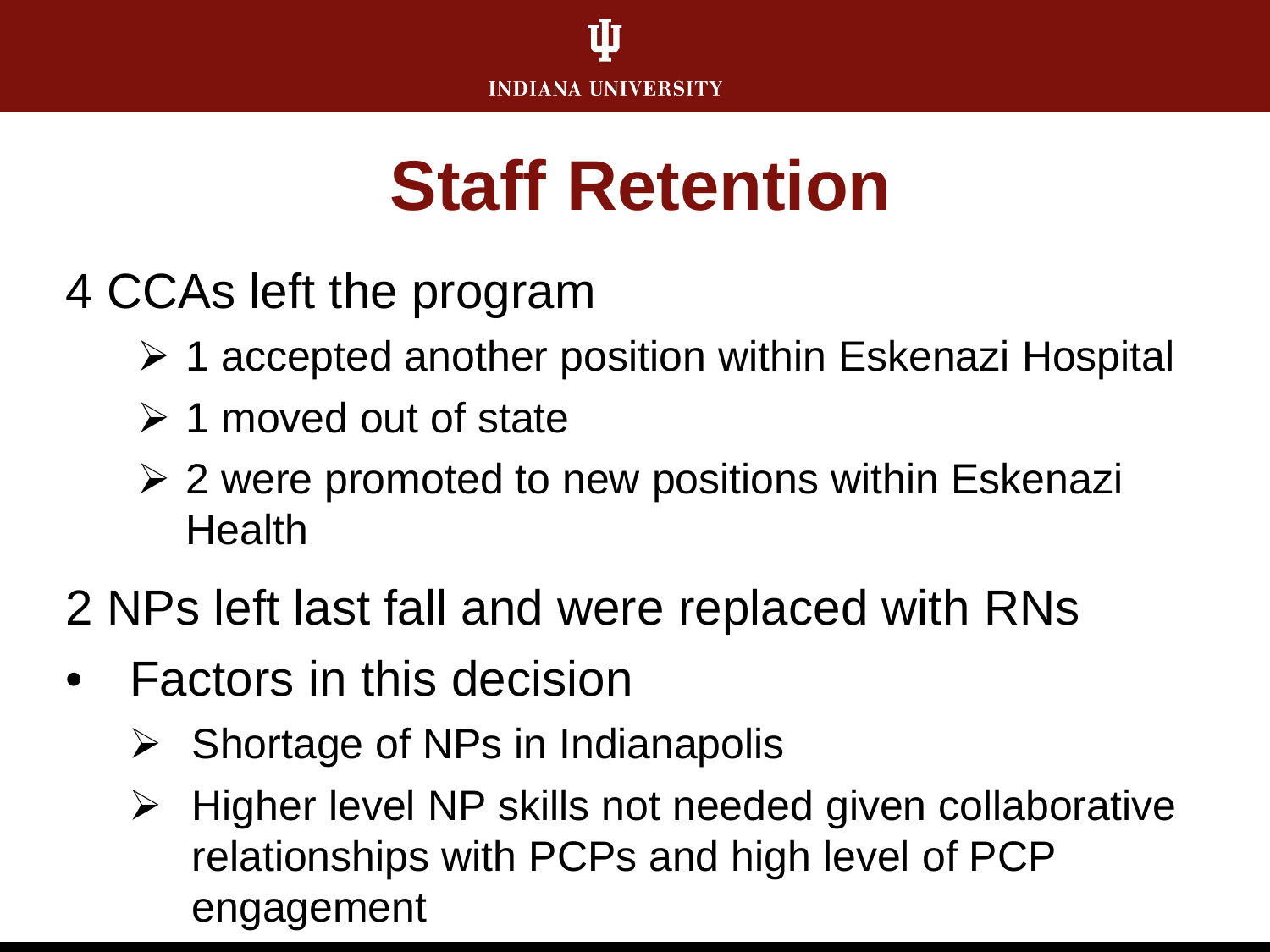#### **Lessons Learned**

- It is much easier to get it right the first time
- You cannot teach "NICE"
- One bad apple CAN spoil the whole bunch so cut your losses early
- You've hired them; you MUST take care of them
- Do not start a change process and then NOT follow through…you will lose trust quickly
- If you take care of your people they will take care of your patients
- Our CCAs LOVE the patients